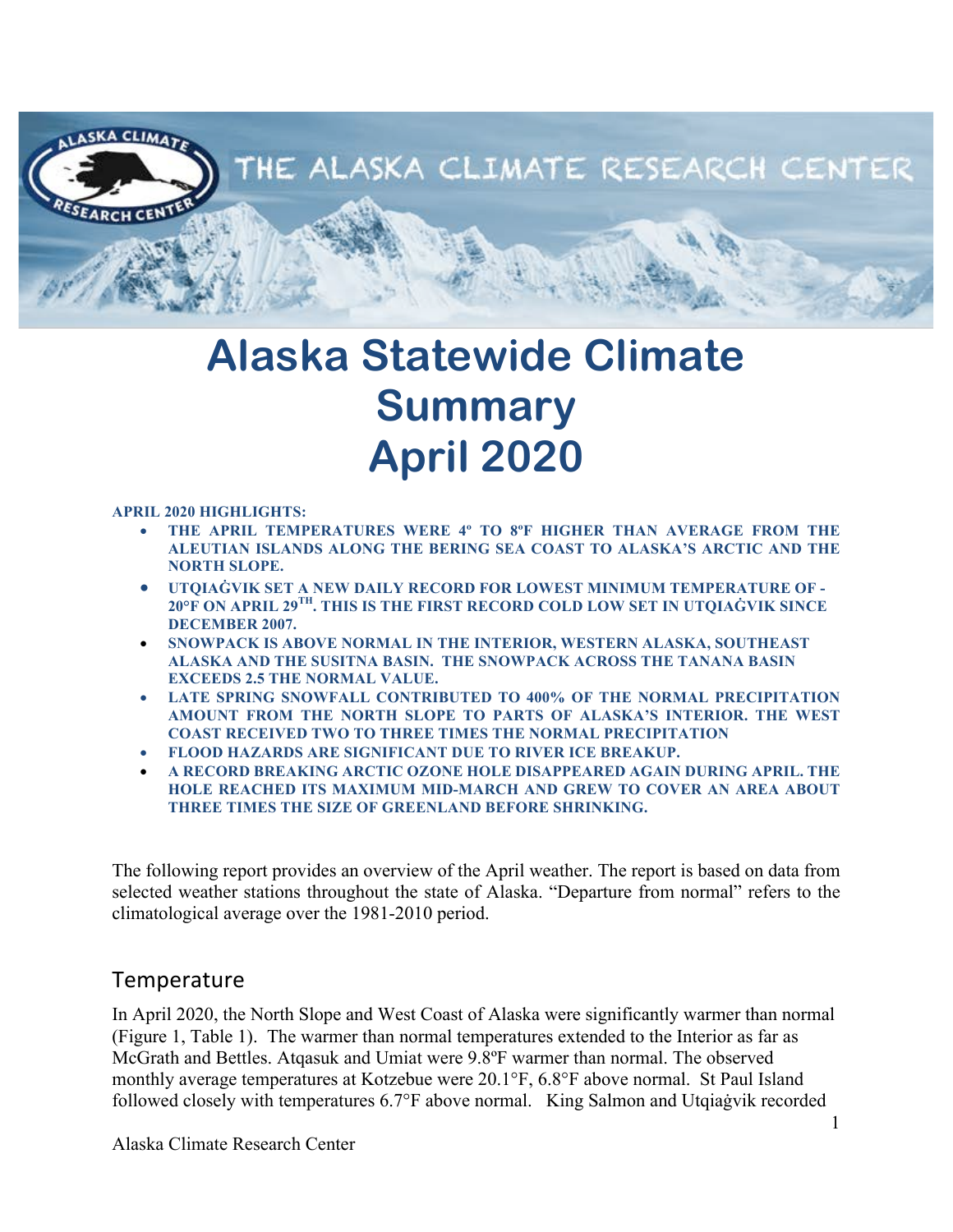temperatures 6.5°F and 6.3°F above normal respectively. On the other hand, parts of the Interior, including Fairbanks and Delta Junction recorded colder than normal temperatures. The colder than normal temperatures extended south into Talkeetna and Anchorage and to Yakutat and Juneau in the Panhandle. Two cold periods observed during the beginning and end of April caused an average Fairbanks temperature of 30.5°F, 2°F colder than normal. Juneau and Talkeetna followed with average temperatures 1.1°F below normal in both locations.

Multiple stations set new records for mean, minimum, and maximum daily temperatures on specific days during April 2020. Cold Bay set a new daily record for highest maximum temperature on April  $4^{th}$  of 57°F, 8°F higher than the old record of 49°F set last year. King Salmon set new daily records for highest average temperature over multiple days, notably setting a new record on April  $16^{th}$  of 50.5°F, 8°F higher than the previous record of 42°F set in 1940. A similar record of 53°F was set the next day, 9°F higher than the previous record of 44°F set in 1998. Utqiaġvik set a new daily record for lowest minimum temperature of -20°F on April 29. The previous record was -19°F in 1968. This was the first record lowest minimum daily temperature set in Utqiaġvik since December 21, 2007. All values and dates are listed in Table A1, A2 and A3 in the appendix.



Figure 1: Monthly mean temperature departure from normal, April 2020.

Figures 2 and 3 show mean daily temperature departures from normal for 2020 in Ketchikan and King Salmon. While red and blue bars represent positive and negative departures from normal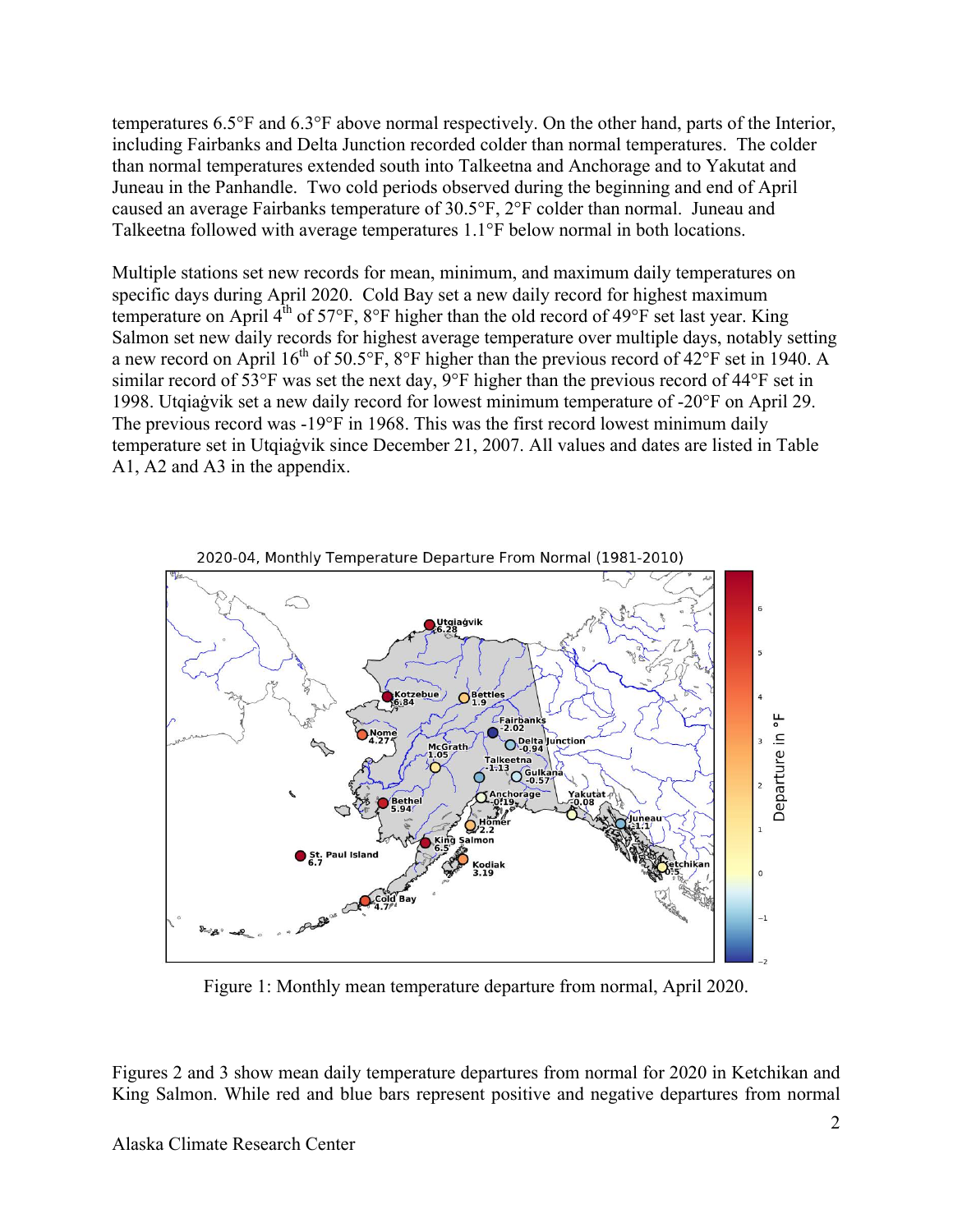mean daily temperatures, red and blue lines represent the highest and lowest values of mean daily temperature on record for each day of the year. Days in which red bars (positive departures) are higher than the red line indicate high mean daily temperature records (Figure 2, Table A1). As an example, King Salmon set new daily records for maximum mean temperature on April 14<sup>th</sup>, April 16<sup>th</sup> through the 18<sup>th</sup>, and April 20<sup>th</sup> (Figure 3, Table A1). The observed King Salmon temperatures were above normal except for 4 days throughout the month.

| <b>Station</b>  | Observed (°F) | Normal $(^{\circ}F)$ | Departure $(^{\circ}F)$ |
|-----------------|---------------|----------------------|-------------------------|
| Anchorage       | 36.6          | 36.8                 | $-0.2$                  |
| <b>Bethel</b>   | 32.8          | 26.9                 | 5.9                     |
| <b>Bettles</b>  | 25.2          | 23.3                 | 1.9                     |
| Cold Bay        | 38.7          | 34                   | 4.7                     |
| Delta Junction  | 31.4          | 32.2                 | $-0.9$                  |
| Fairbanks       | 30.5          | 32.6                 | $-2$                    |
| Gulkana         | 31.3          | 31.9                 | $-0.6$                  |
| Homer           | 39.1          | 37                   | 2.2                     |
| Juneau          | 39.8          | 40.9                 | $-1.1$                  |
| Ketchikan       | 43            | 42.5                 | 0.5                     |
| King Salmon     | 40.2          | 33.7                 | 6.5                     |
| Kodiak          | 40.8          | 37.6                 | 3.2                     |
| Kotzebue        | 20.1          | 13.3                 | 6.8                     |
| McGrath         | 30.8          | 29.7                 | 1.1                     |
| Nome            | 24.8          | 20.5                 | 4.3                     |
| St. Paul Island | 35.8          | 29.2                 | 6.7                     |
| Talkeetna       | 34.7          | 35.8                 | $-1.1$                  |
| Utqiagvik       | 8.1           | 1.8                  | 6.3                     |
| Yakutat         | 37.7          | 37.8                 | $-0.1$                  |

Table 1: Mean monthly air temperature, normal (1981-2010) and departure for selected stations throughout the state, April 2020.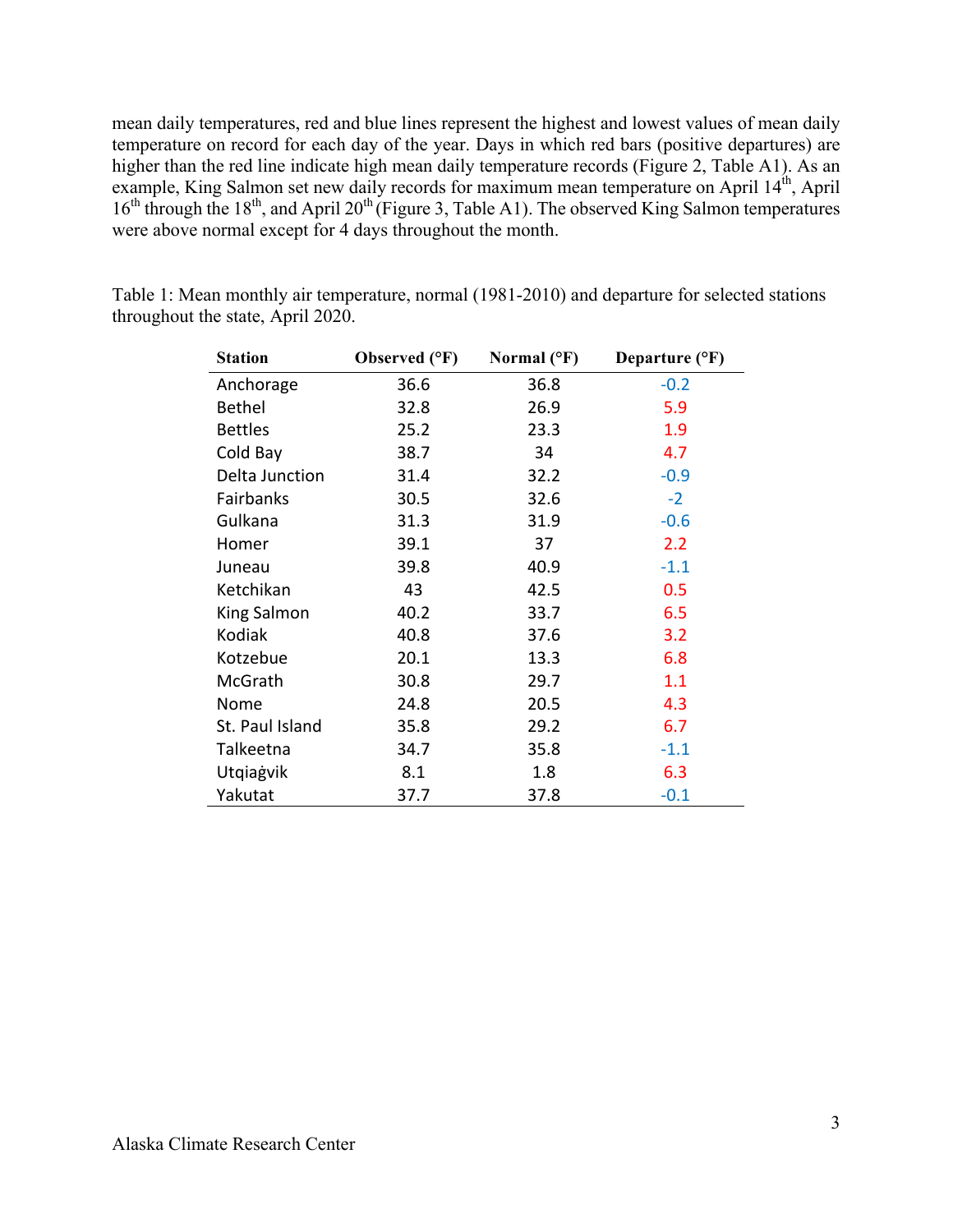

Figure 2: Ketchikan daily mean temperature departures from normal (1981-2010) for 2020. Red and blue bars represent positive and negative temperature departures. Grey line represents the mean normal temperature, red and blue lines represent respectively the historic highest and lowest records of mean daily temperature.



Figure 3: King Salmon daily mean temperature departures from normal (1981-2010) for 2020. Red and blue bars represent positive and negative temperature departures. Grey line represents the mean normal temperature, red and blue lines represent respectively the historic highest and lowest records of mean daily temperature.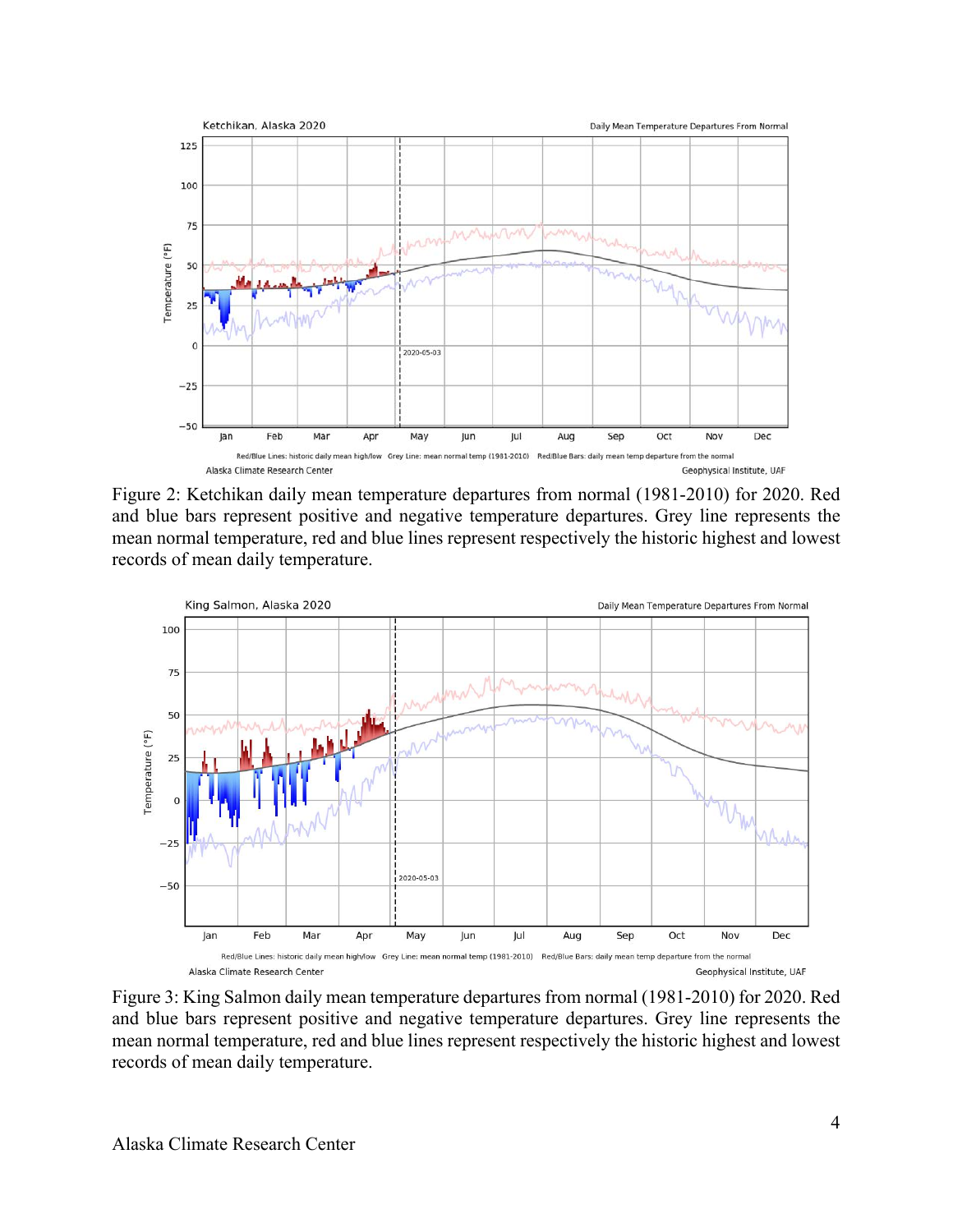

Daily mean temperature, departure from normal (1981-2010), 2020-04

Figure 4: Daily mean temperature departures for each day in April 2020, at the selected stations.

April started out colder than normal over Anchorage and the Panhandle, while the North Slope, Interior, and West Coast were warmer than normal. On the  $4<sup>th</sup>$  through the  $6<sup>th</sup>$ , a winter storm brought colder air blowing from the north with gusts up to 28 knots (32 mph) into the West Coast and Interior causing temperatures in those regions to fall below normal. Storm systems moved across the Yukon Delta through the Interior and brought snow into the interior on the  $9<sup>th</sup>$ through the  $11<sup>th</sup>$ . On the  $13<sup>th</sup>$ , warm air moved into the Southcentral region from the southeast while storms moved across the Interior bringing warmer air blowing from the south and southeast. Another low pressure system moved through the West Coast and into the Interior on the 15<sup>th</sup>; warmer air and rain was observed across most of Alaska. The week of the  $20<sup>th</sup>$ , Fairbanks and parts of the Interior were again cooler and drier due to high pressure over the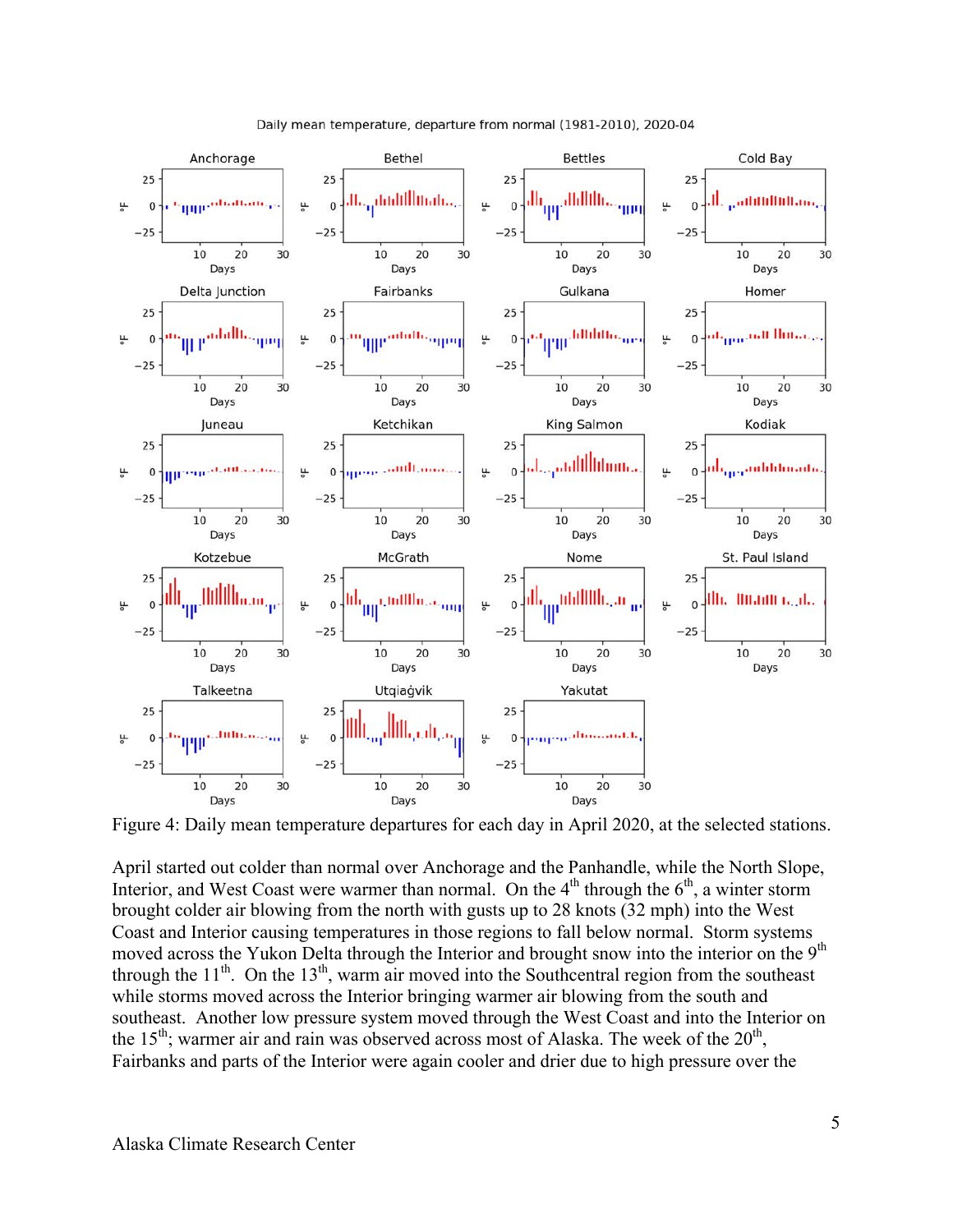region. On April 27<sup>th</sup>, the high pressure extended to the south, bringing clearer skies and cooler than normal temperatures to Anchorage and the West Coast.

#### Precipitation

Precipitation in April, similar to that in March, was significantly above normal across most of Alaska. The North Slope received regionally more than 300% of the normal snowfall amount. Precipitation along the northern Pacific was decreased. Snowfall events and some rain events from the Interior to the Bering Sea caused observed precipitations sums to amount to 200% to 300% of the average precipitation

Regions along the Gulf of Alaska and the Aleutian Islands were drier than normal. These drier regions include Cold Bay, Kodiak, and Yakutat. Only 65% of the normal April precipitation was recorded along the Southern Aleutians.

Utqiaġvik recorded 0.8 inches (Snow Water Equivalent or SWE) of snow, 475% of normal precipitation. Fairbanks received 1.3 inches of precipitation as a combination of SWE and rainfall, 409.7% of normal. The precipitation in Fairbanks included 7.9 inches of snowfall, 272.4 percent of long-term normal snowfall for April. It snowed in Fairbanks on April 3<sup>rd</sup> through the  $7<sup>th</sup>$  and on the 10<sup>th</sup>. On April 13<sup>th</sup>, Fairbanks received 0.08 inches of freezing rain. Fairbanks received a tenth of an inch or less of rainfall per day on April  $15<sup>th</sup>$  through the  $20<sup>th</sup>$ ; 0.12 inches of rain fell on the 21<sup>st</sup>. Bettles similarly was wetter than normal; 12.7 inches of snowfall were measured in Bettles exceeding the long-term normal snowfall by 201.6%. Nome received 325% of normal precipitation, as a mix of snow and rain. Bethel and King Salmon reported 277% and 276.3% of normal precipitation. McGrath and Kotzebue received 248.6% and 244.4% of normal precipitation respectively. Anchorage received 1.0 inch of precipitation, 206.4% of normal; this included 5 inches of snow, 125% of normal snowfall. It snowed in Anchorage on April  $2<sup>nd</sup>$ through the  $5<sup>th</sup>$ . On April 12<sup>th</sup>, there was a mix of snow and rain in Anchorage. On the 13<sup>th</sup>, it rained 0.03 inches. There was 0.12 inches of rain on the  $15<sup>th</sup>$  and 0.01 inches on the morning of the 16<sup>th</sup>. There was a trace of rain in Anchorage on the  $17<sup>th</sup>$  and  $18<sup>th</sup>$ . There was at least 0.1 inches of rain each day from April  $21^{st}$  through the  $24^{th}$ . The  $25^{th}$  through  $29^{th}$  were dry and it rained 0.07 inches on the 30<sup>th</sup>. Juneau received 5.1 inches of mostly rain and little snow, 172.4% of normal; this included 0.1 inches of snowfall, 9.1% of normal. There was a mix of rain and snow on the  $6<sup>th</sup>$ , with Juneau receiving 0.01 inches of precipitation. It rained in Juneau April 13<sup>th</sup> through the  $17<sup>th</sup>$  and April 20<sup>th</sup> through the end of the month. The wettest days in Juneau were April  $22<sup>nd</sup>$  with an inch of rainfall, followed by April  $27<sup>th</sup>$  with 0.79 inches of rainfall.

Yakutat was drier than normal, reporting 5.5 inches of precipitation, 60.2% of the long-term normal for the month. Kodiak and Cold Bay similarly received 64.0% and 64.9% of normal precipitation respectively.

Comparisons of precipitation (rain plus SWE) measurements with the 1981-2010 normal data are provided in Table 2 and Figure 6. Nome set a new record for April precipitation with a total of 2.47 inches for the month. The previous record was 2.15 inches in 1961.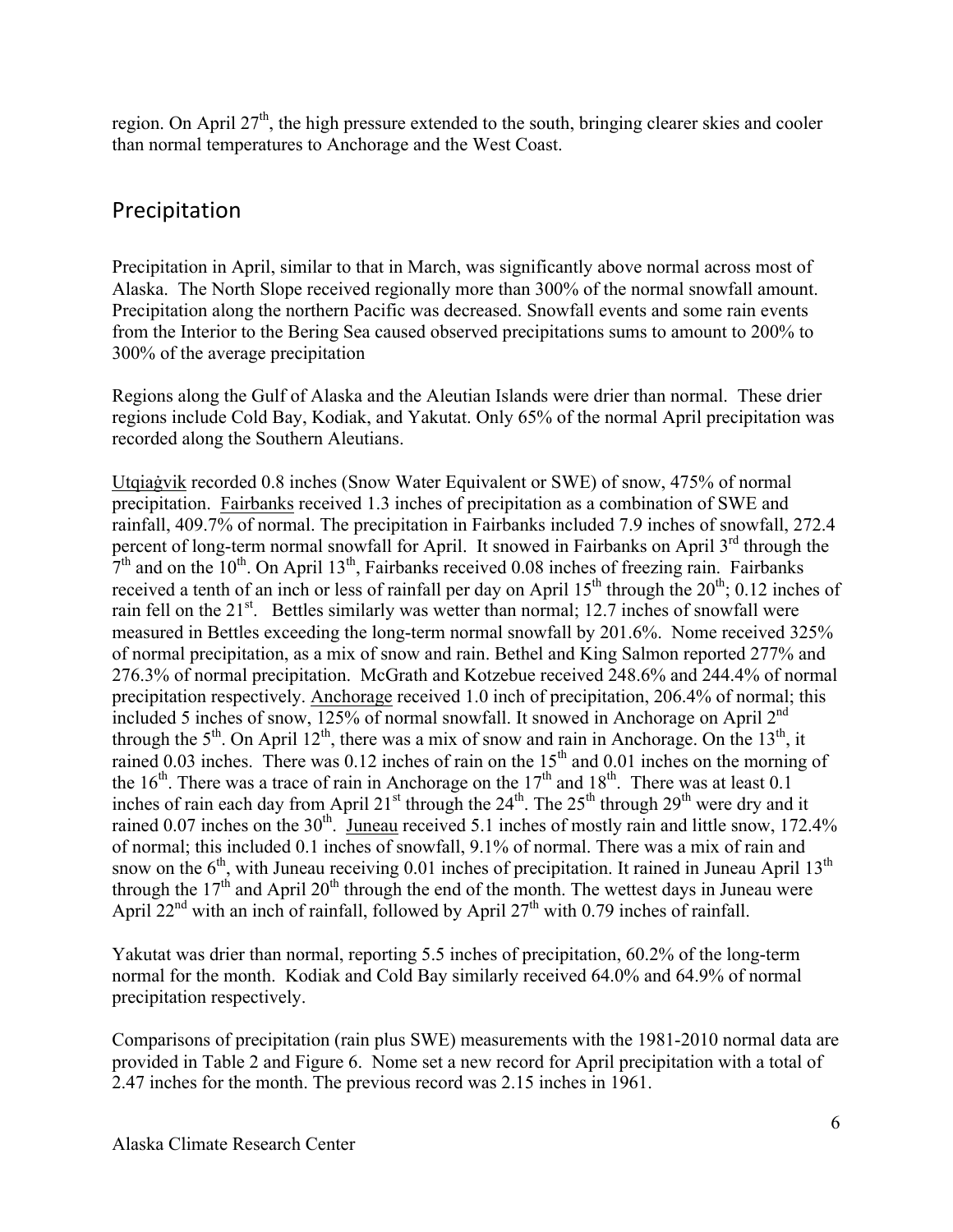#### Noteworthy snow events:

There were some days in early April with high snowfall amounts as strong systems passed through the state. On April 2<sup>nd</sup>, Anchorage received 2.4 inches of snowfall followed by another 2.0 inches on April 3rd. The 1981-2010 normal snowfall for April in Anchorage is 4.0 inches. On April  $4<sup>th</sup>$ , Bettles reported 3.7 inches of snowfall, more than half of the 6.3 inches that Bettles normally receives in April. The same day, Fairbanks received 2.8 inches of snowfall, almost equal to the average of 2.9 inches of snowfall in Fairbanks normally receives in April. On April  $5<sup>th</sup>$  and  $6<sup>th</sup>$ , Bettles reported 2.0 inches and 1.6 inches of snowfall respectively. On April 10<sup>th</sup>, Fairbanks received 3.6 inches of snowfall and Bettles received 2.4 inches of snowfall.



Figure 5: Monthly precipitation sums expressed as percent of normal (1981-2010), April 2020.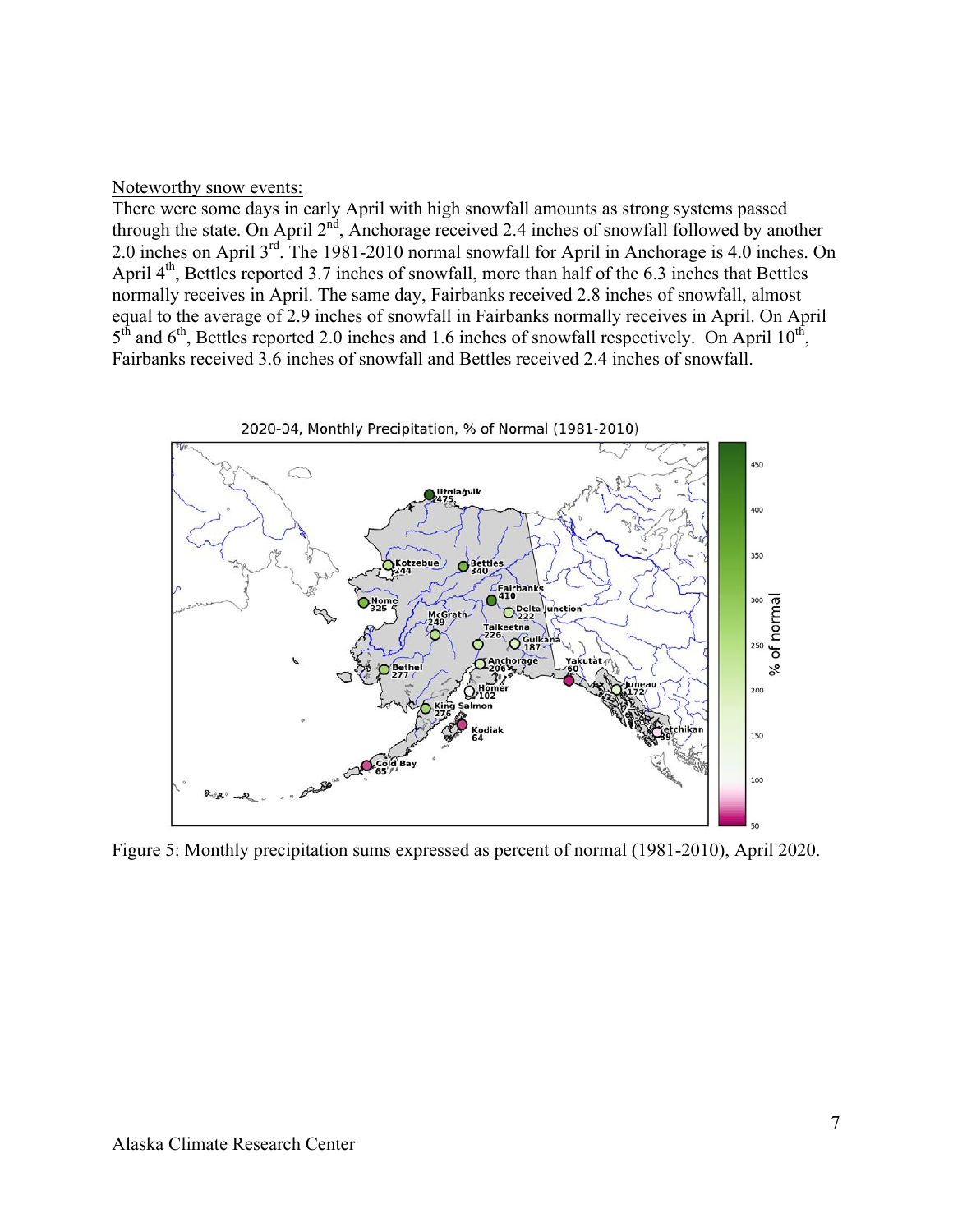| <b>Station</b> | Precipitation (in) | Normal (in) | % of normal |
|----------------|--------------------|-------------|-------------|
| Anchorage      | 1.0                | 0.5         | 206.4       |
| <b>Bethel</b>  | 2.0                | 0.7         | 277         |
| <b>Bettles</b> | 2.0                | 0.6         | 340         |
| Cold Bay       | 1.6                | 2.4         | 64.9        |
| Delta Junction | 0.5                | 0.2         | 221.7       |
| Fairbanks      | 1.3                | 0.3         | 409.7       |
| Gulkana        | 0.4                | 0.2         | 187.5       |
| Homer          | 1.1                | 1.1         | 101.9       |
| Juneau         | 5.1                | 2.9         | 172.4       |
| Ketchikan      | 8.4                | 9.4         | 89.3        |
| King Salmon    | 2.7                | 1.0         | 276.3       |
| Kodiak         | 3.7                | 5.8         | 64          |
| Kotzebue       | 1.3                | 0.5         | 244.4       |
| McGrath        | 1.8                | 0.7         | 248.6       |
| Nome           | 2.5                | 0.8         | 325         |
| Talkeetna      | 2.9                | 1.3         | 226.4       |
| Utqiagvik      | 0.8                | 0.2         | 475         |
| Yakutat        | 5.5                | 9.2         | 60.2        |

Table 2: Monthly precipitation sum, normal (1981-2010) and departure expressed as a percentage of the normal (1981-2010) for selected stations throughout the state, April 2020.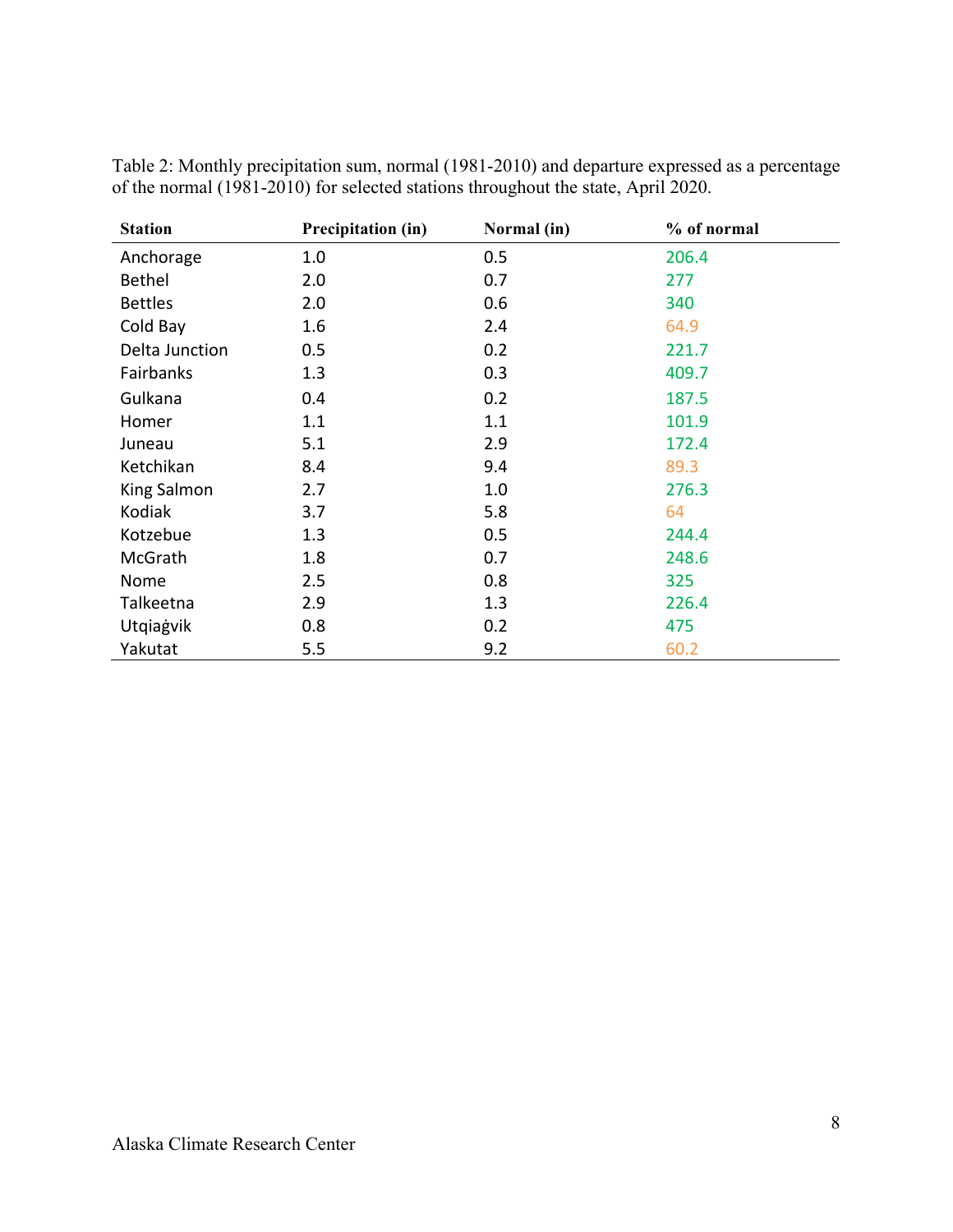

Figure 6: Monthly precipitation sums for April 2020 at the selected stations compared to the normal (1981-2010), in inches.

| <b>Station</b> | Snowfall (in) | Normal (in) | % of normal |
|----------------|---------------|-------------|-------------|
| Anchorage      | 5.0           | 4.0         | 125         |
| <b>Bettles</b> | 12.7          | 6.3         | 201.6       |
| Fairbanks      | 7.9           | 2.9         | 272.4       |
| Juneau         | 0.1           | 1.1         | 9.1         |

| Table 3: Monthly snowfall sum, normal (1981-2010) and departure expressed as a percentage of |
|----------------------------------------------------------------------------------------------|
| the normal (1981-2010) for the selected stations that measure snowfall, April 2020.          |

## Snowpack

The Interior, western Alaska, Southeast Alaska, and the Susitna Basin all have above normal snowpack (NRCS Alaska Snow Survey Report, May 2020). The Tanana Basin has above normal snowpack, averaging 256% of median across the basin (Table 4). With 14.4 inches of water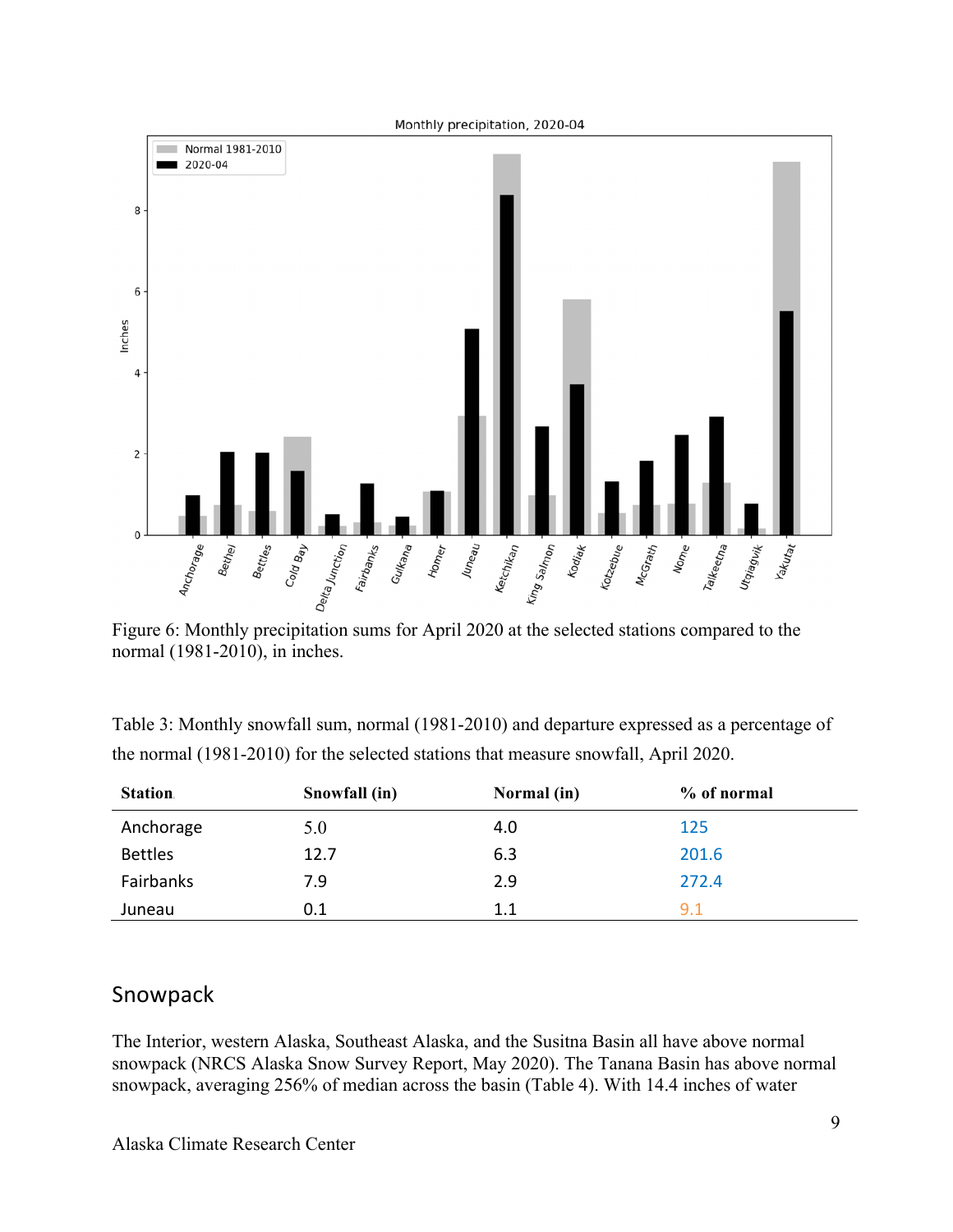content, Cleary Summit Snow Course set a new all-time record high snowpack. The previous record was 13.8 inches set in April 1993. The Koyukuk Basin has above normal snowpack, but less than last year. Portions of the Kuskokwim basin have much above normal snowpack. McGrath has twice the normal snowpack. The Upper Yukon Basin has above average snowpack, with 136% of median 1981-2010 snowpack. The measured snowpack in the Central Yukon Basin is above normal. The Koyukuk Basin has 132% above median snowpack, but less than last year when there was 178% of median snowpack. The Seward Peninsula received much above normal precipitation during April, but snowpack there is less than the last two years. Storms in the Susitna Valley kept snowpack there at above normal levels. The snow sites in the Susitna Valley averaged 151% of normal snowpack. Southeast Alaska averaged 130% of median snowpack for April, compared to 34% last year.

The Kenai Peninsula and portions of Southcentral Alaska have below normal snowpack. Snowpack in the Northern Cook Inlet area is well below normal, with sites averaging 57% of normal. The snowpack on the Kenai Peninsula is the lowest across the state, with stations averaging 24% of median snowpack.

|                               | <b>Basin Index</b>         | <b>Basin Index</b>    |
|-------------------------------|----------------------------|-----------------------|
| <b>Basin</b>                  | <b>Current % of Median</b> | Last Year % of Median |
| <b>Upper Yukon Basin</b>      | 136                        | 53                    |
| <b>Central Yukon Basin</b>    | 156                        | 143                   |
| Tanana Basin                  | 256                        | 93                    |
| <b>Koyukuk Basin</b>          | 132                        | 178                   |
| Kuskokwim Basin               | 240                        | 90                    |
| <b>Copper Basin</b>           | 129                        | 81                    |
| Matanuska-Susitna Basin       | 151                        | 79                    |
| <b>Northern Cook Inlet</b>    | 57                         | 54                    |
| Kenai Peninsula               | 24                         | 60                    |
| <b>Western Gulf of Alaska</b> | 52                         | 54                    |
| <b>Southeast Alaska</b>       | 130                        | 34                    |

Table 4: Current and previous year Basin Index (% of 1981-2010 median snowpack water content) for selected river basins throughout the state, May 1, 2020. (source: NRCS Alaska Snow Survey Report, May 2020)

#### Drought Conditions

Alaska continued to be free of abnormal dryness and drought through April 2020 (Figure 7). In the April 7, 2020 drought summary, National Resources Conservation Service SNOTEL stations across the Interior reported above normal SWE levels, while numerous stations further south on the Kenai Peninsula were well below normal. (source: https://droughtmonitor.unl.edu/).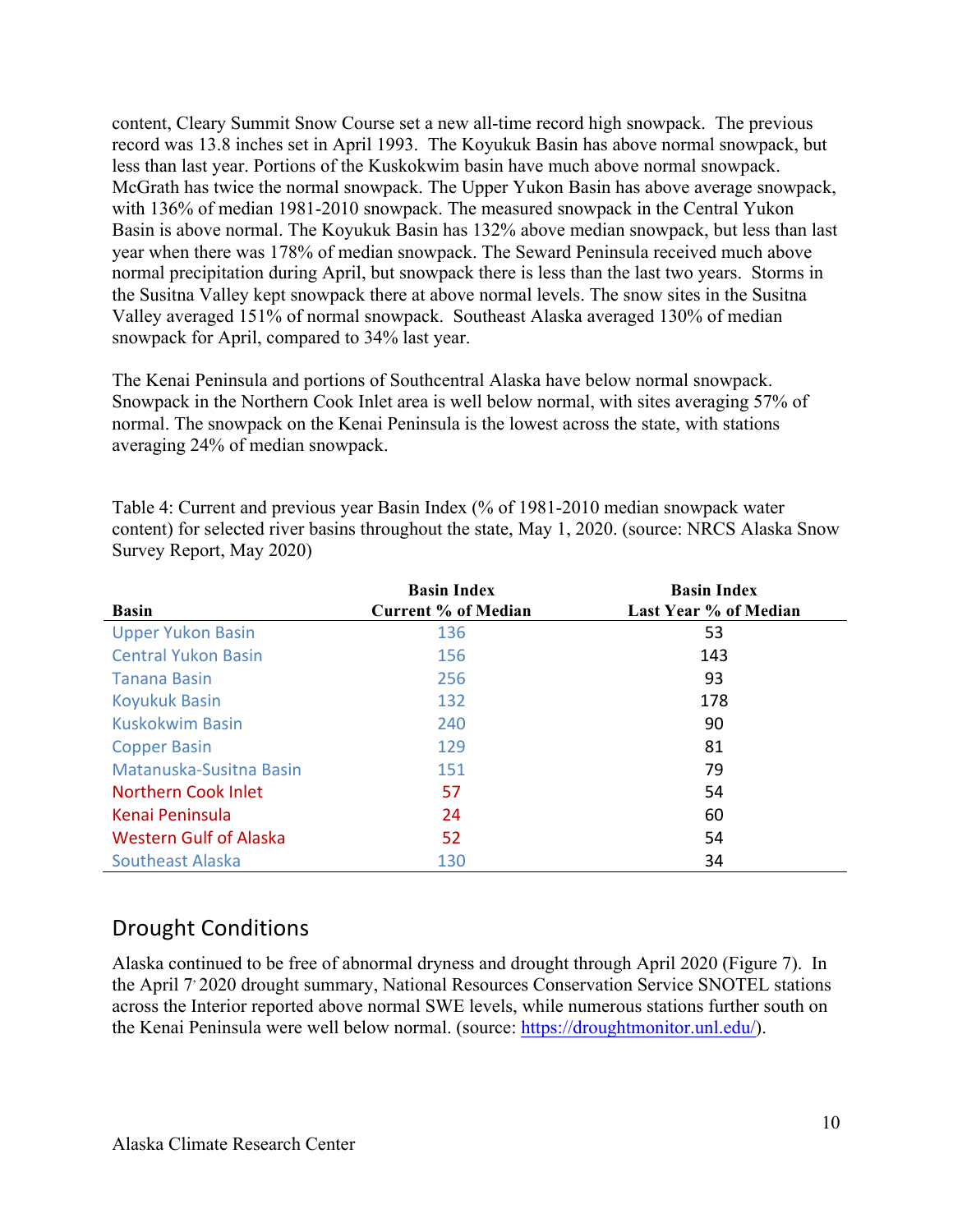

Figure 7: U.S. Drought Monitor map for Alaska, updated on April 28, 2020. The table on the right shows the percent area affected by different categories of drought intensity. Figures and data produced and released by the U.S. Drought Monitor, a partnership between the National Drought Mitigation Center at the University of Nebraska-Lincoln, the United States Department of Agriculture, and the National Oceanic and Atmospheric Administration (https://droughtmonitor.unl.edu).

#### **RIVER ICE**

After a cold winter with above normal snowfall, the National Weather Service (NWS) and the State Emergency Operations response manager have warned villages to prepare for an increased risk of flooding during the spring breakup. At the same the Coronavirus has made surveys from aircraft more difficult. This has put more reliance than ever on Direct Broadcast satellite products to monitor flooding along major rivers. The following information has been derived by the **Geographic Information Network of Alaska** (GINA, http://www.gina.alaska.edu/), which received direct broadcast satellite data in real time and processes satellite products to monitor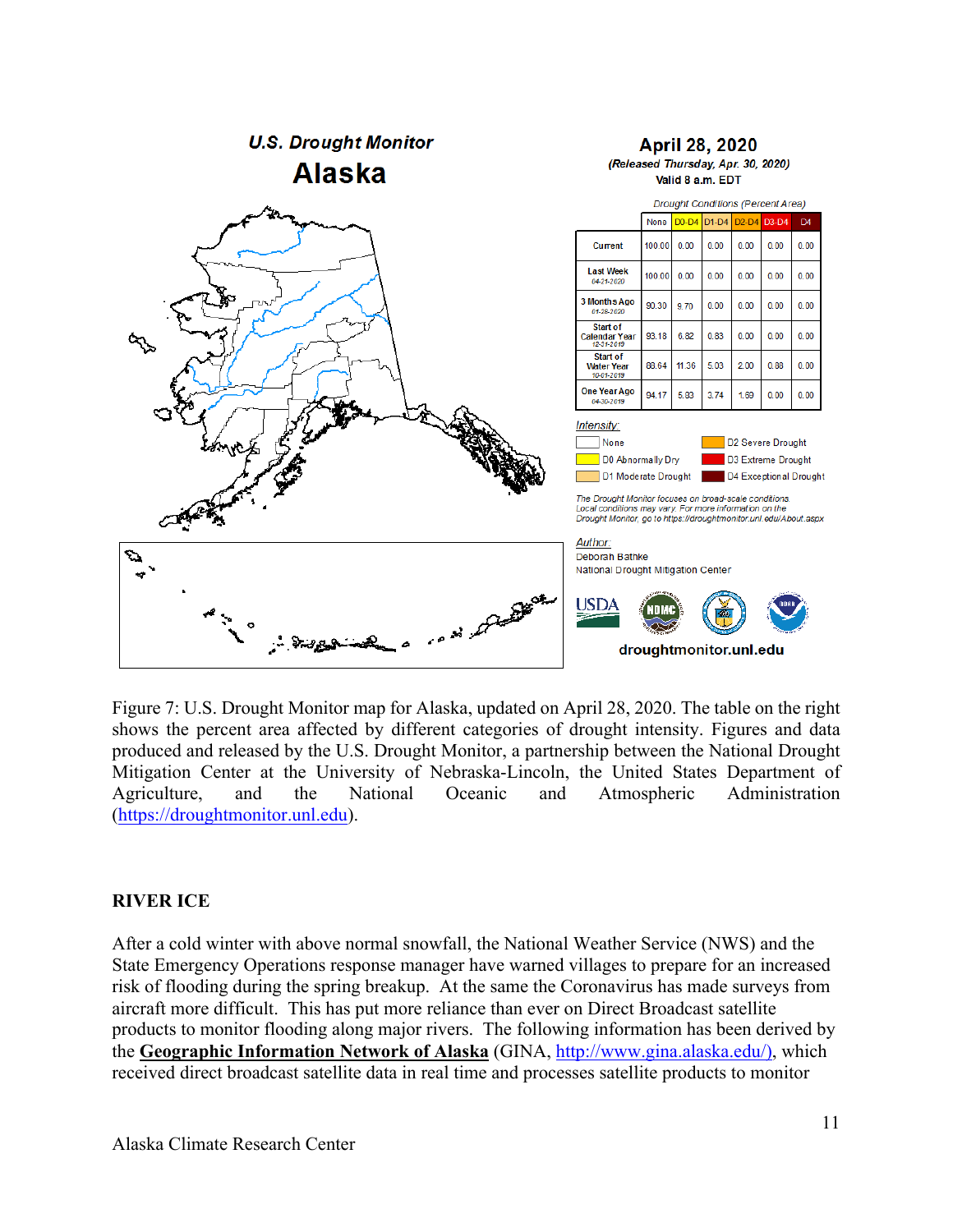river ice breakup for flood monitoring. Two specialized satellite products have been developed to help monitor river flooding and ice concentration.



Figure 8: River Flood Areal Extent product (left) and River Ice Concentration product (right). Left: The yellow, orange, red colors indicate the percentage of water in inundated areas. Blue designates liquid water within normal river and lake banks. Magenta refers to river/lake ice, white indicates supra snow/ice, and cyan indicates snow (left image product developed at George Mason University). Right: Colors from blue -> green -> yellow -> orange -> red represent increasing concentrations of detected ice in the rivers. White indicates snow (product developed by Community College of New York).

The image on the left above (Figure 8) is an example of the River Flood Areal Extent product. The above product indicates some flooding on portions of the Kantishna River where it joins the Tanana River.

Figure 8-right is an example of the River Ice Concentration. Here the This product is for the same satellite pass as the image on the left and it shows some ice near the confluence of the Kantishna and Tanana Rivers which could be a factor in some of the elevated water levels.

On April 30, 2020, a Flood Warning caused by Ice Jams was issued by NWS River Forecast Center for the Kuskokwim River from Napaimute to Kalskag that included Aniak. The image shows the River Flood product for a portion of the Kuskokwim River at that time. Repeated observations from satellite aid to assess rapid changes in river ice causing flood conditions.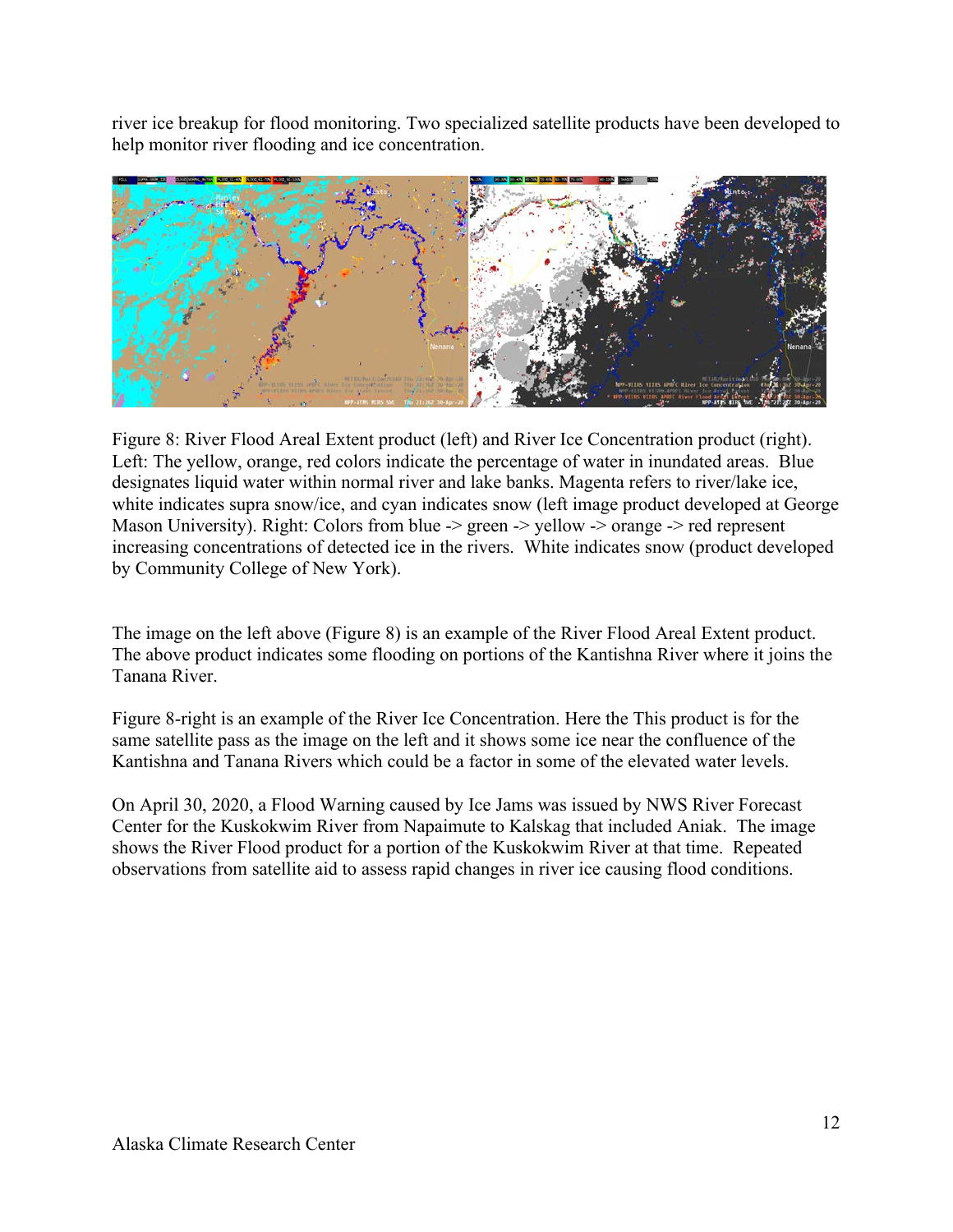

Figure 9: River Flood product for a portion of the Kuskokwim River on April 30, 2020.

## Arctic Sea Ice

Over the weeks of March  $26^{th}$  to April 9<sup>th</sup>, sea ice decreased by 4.23% to 13.826 M km<sup>2</sup>. During the weeks of April 9<sup>th</sup> to April 23<sup>rd</sup>, sea ice decreased by 2.01%, about half the decrease rate of the previous two-week period, to  $13.548$  M km<sup>2</sup>. Sea ice extent decreased by 6.16% from March  $26<sup>th</sup>$  to April 23<sup>rd</sup>. The sea ice extent (light blue line in figure 10) is about even with the 2016 level (red line). As of May  $2<sup>nd</sup>$ , 2020, sea ice extent is extremely low in the Bering Sea (Figure 11).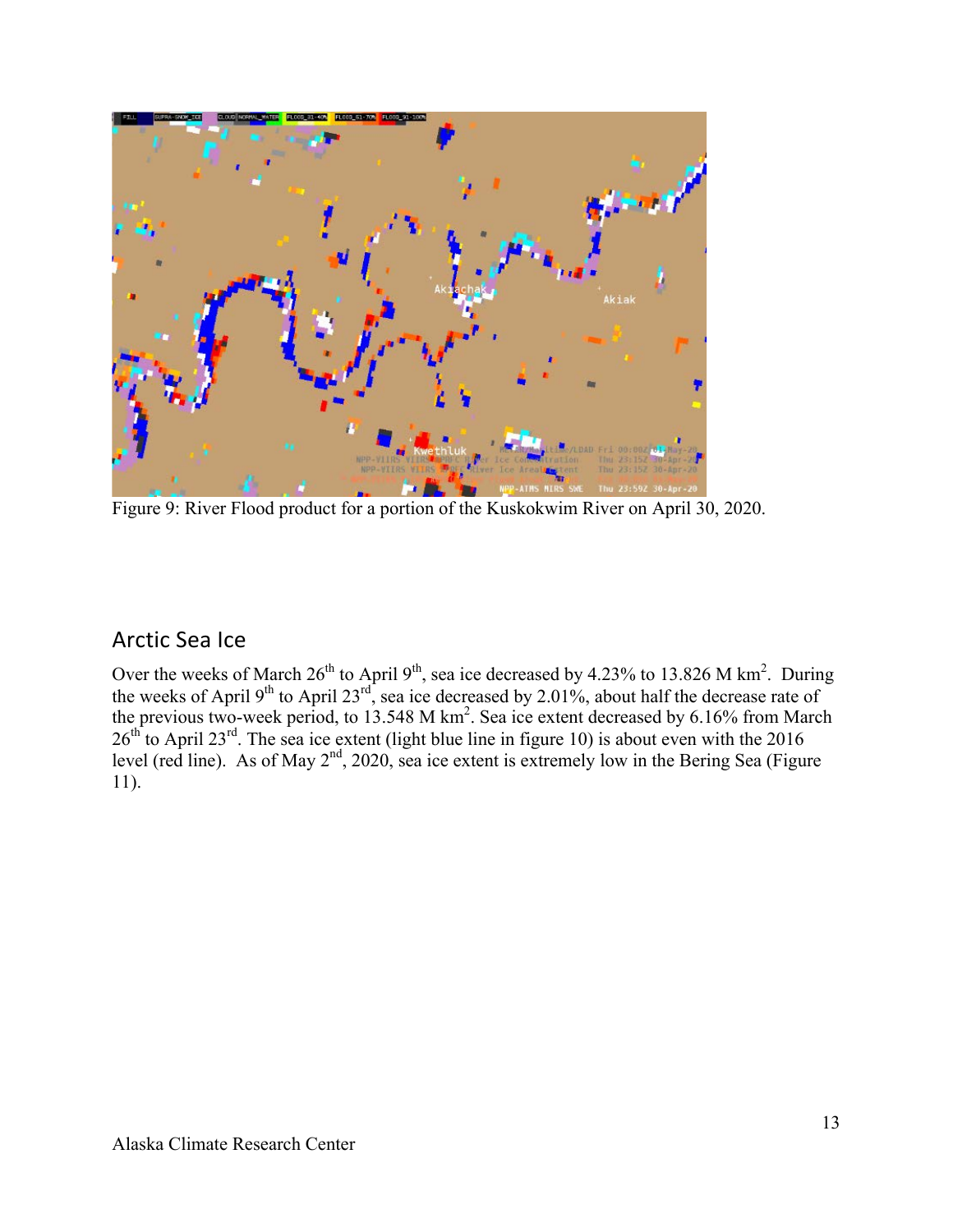

Figure 10: Time series of daily Arctic sea ice extent. This year's data (light blue) are updated until April 23, 2020. The median sea ice extent for the 1981-2010 reference period is depicted in blue. Specific years are highlighted in colors. Plot Compiled by: Howard J. Diamond, PhD; Climate Science Program Manager at NOAA's Air Resources Laboratory Data Source: National Snow & Ice Data Center (NSIDC; https://nsidc.org/).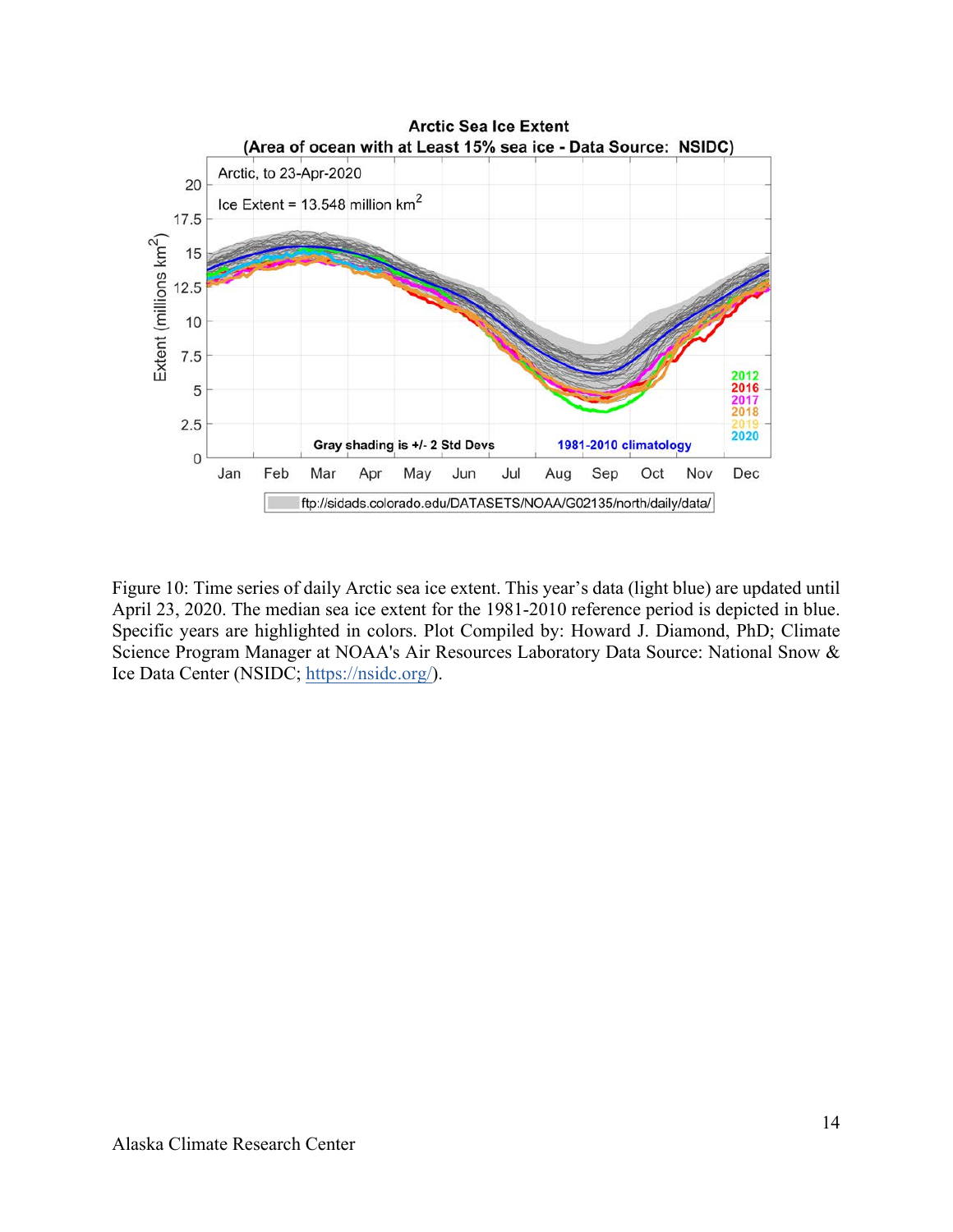

Figure 11: Daily Arctic Sea Ice concentration for May 2, 2020. Median ice edge for the 1981-2010 reference period is depicted in yellow. Image: NSIDC (nsidc.org)

## Newsworthy information

The Nenana Ice Classic ended at 12:56 PM AST on Monday, April  $27<sup>th</sup>$  according to www.nenanaiceclassic.com. The classic is an Alaska tradition, which started in 1917 when railroad engineers bet \$800 to guess when the ice on the river would break up (https://nsidc.org/data/NSIDC-0064/versions/1). Last year was the earliest break up date, April 14<sup>th</sup>. The latest ice breakups on record were on May 20 in both 1964 and 2013 (https://www.ktuu.com/content/news/The-tripod-has-fallen-on-the-Tanana-River-569968521.html).

Rapid snow melt and river breakups caused flooding in low-lying areas across the Interior. The Taylor Highway was closed after an overflowing river washed out a section of the road at Mile 54 on April  $22<sup>nd</sup>$ . An ice jam in the Chena River resulted in a 2-feet rise in water levels in downtown Fairbanks and minor river overflows along the Chena Hot Springs Road, the Dalton Highway, the Elliott Highway, and the Taylor Highway on April 23rd. (http://www.newsminer.com/news/local\_news/river-breakups-cause-minor-flooding-acrossinterior-alaska/article\_a098253c-85cb-11ea-847a-53cf445ed743.html).

A wildfire at Point MacKenzie is thought to have been human caused. The Trumpeter fire was 130 acres as of May  $1<sup>st</sup>$  and was estimated to be 75% contained. Firefighters responded to a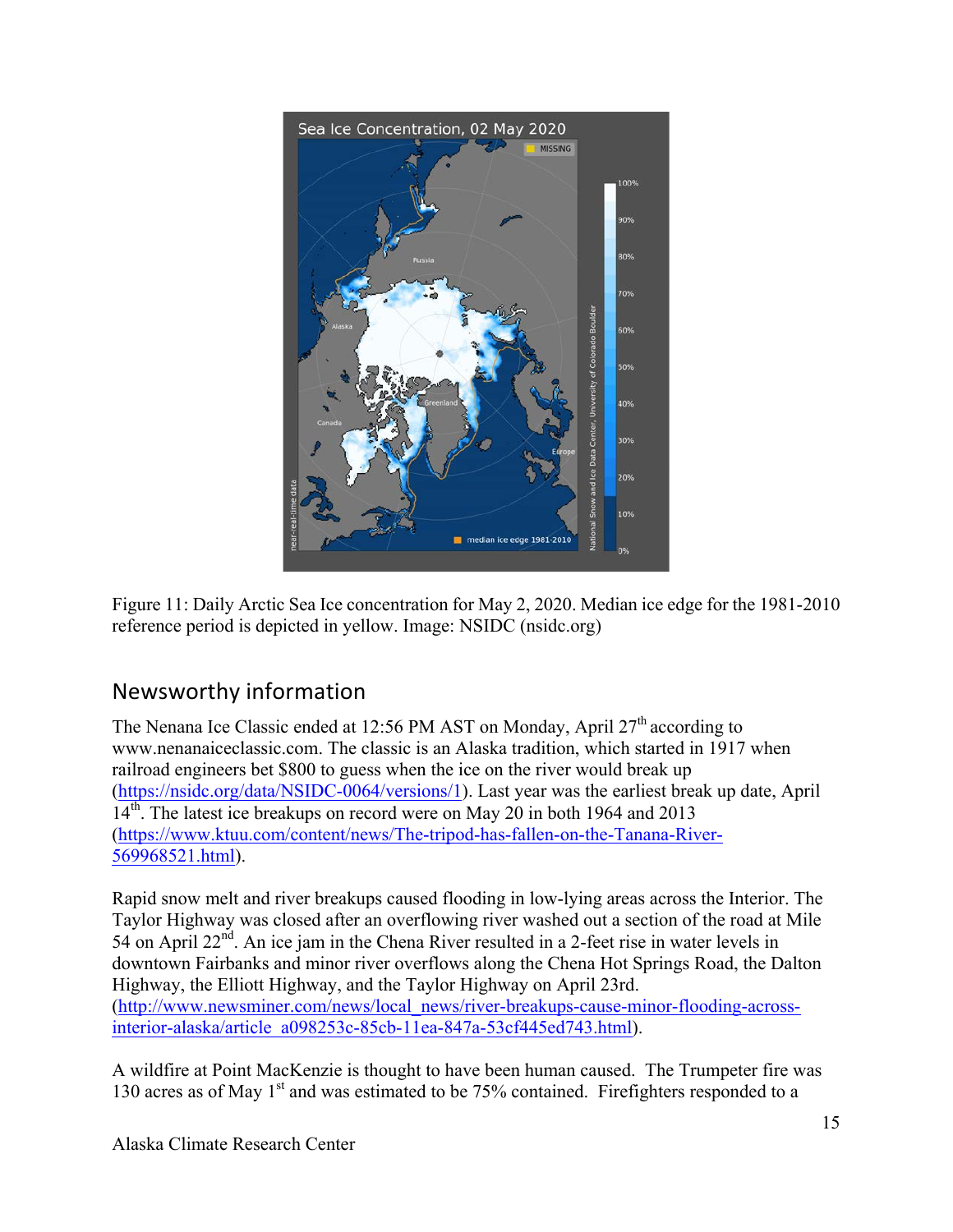small one-acre debris burn grass fire earlier in the week. Officials say the occurrence of two burns within the same week is an indication that the valley is extremely dry. (https://www.ktuu.com/content/news/Firefighting-crews-working-on-wildfire-off-KGB-Rd-- 570065221.html)

A record-breaking Arctic ozone hole has closed. The Earth's ozone layer acts as protection between the sun's harmful UV radiation and the Earth's surface. The ozone hole opened up in March before becoming the largest stratospheric ozone hole observed over the Arctic. The hole was driven by an unusually strong and long-lived polar vortex. Earlier in April, scientists from the European Space Agency said that the hole covered an area about three times the size of Greenland. The hole disappeared as temperatures increased, breaking down the Arctic polar vortex and allowing ozone-depleted air to mix with ozone-rich air from lower latitudes. Copernicus Atmosphere Monitoring Service announced the closure on April 23<sup>rd</sup>. Paul Newman, chief scientist for Earth Sciences at NASA's Goddard Space Flight Center said that if people hadn't stopped putting chlorofluorocarbons into the atmosphere because of the Montreal Protocol, the ozone hole would have been much worse. (https://www.cbsnews.com/news/arcticozone-hole-largest-closed/)

*This information consists of climatological data compiled by the Alaska Climate Research Center, Geophysical Institute, University of Alaska Fairbanks. For more information on weather and climatology, visit the center website at http://akclimate.org. Please report any errors* to webmaster@akclimate.org. River ice information has been received from GINA, the Geographic *Information Network of Alaska, Geophysical Institute, University of Alaska Fairbanks.*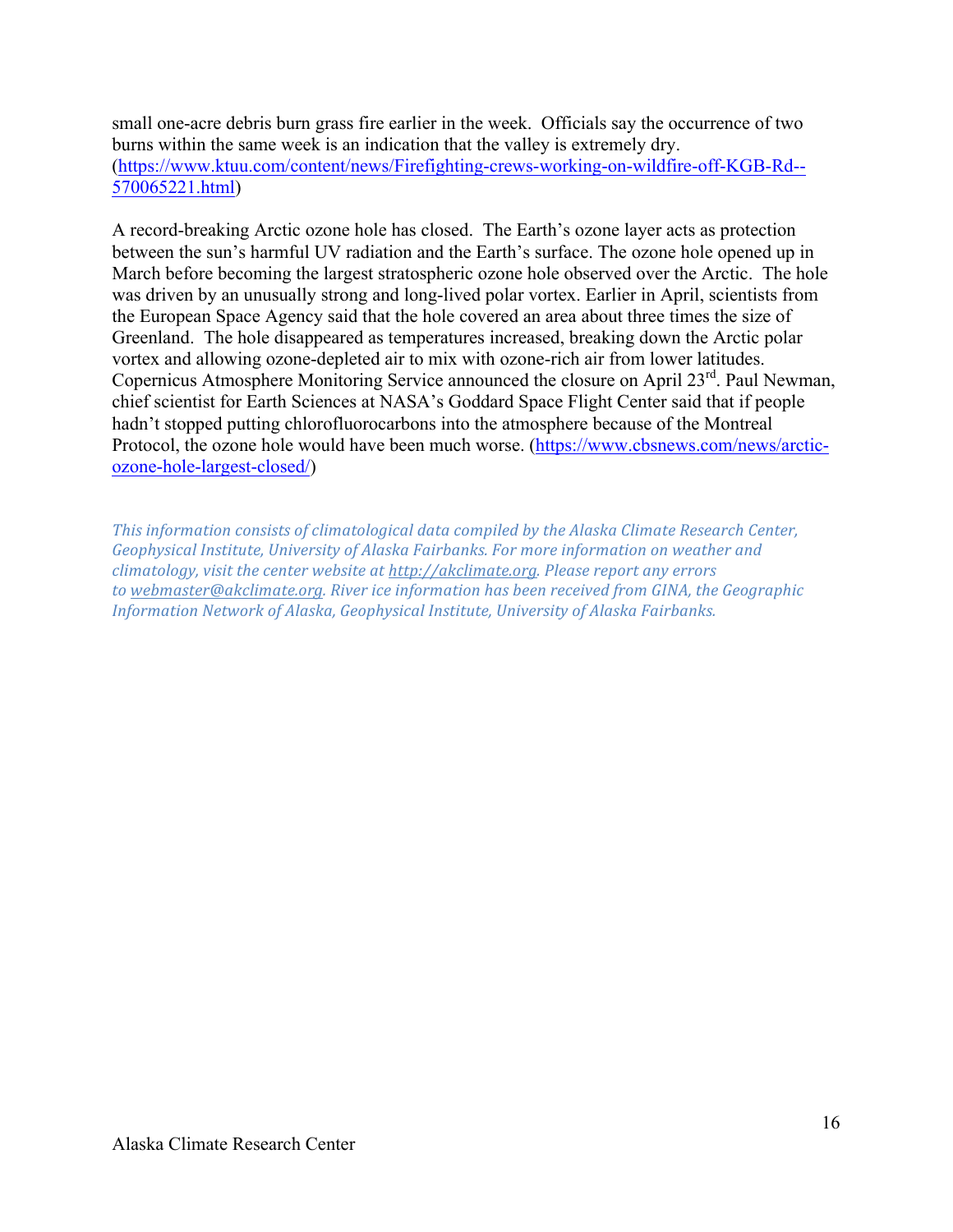## Appendix

Table A1: April 2020 daily records of mean daily temperature, i.e. highest/lowest values of mean daily temperature ever recorded on specific days. Records are computed since the beginning of the respective time series. Only highest records were set this month.

| <b>Station</b>     | Date       | New Record (°F) | Year of old record | Old record $(^{\circ}F)$ |
|--------------------|------------|-----------------|--------------------|--------------------------|
| <b>Bethel</b>      | 2020-04-16 | 40.0            | 1988               | 39.0                     |
| <b>Bethel</b>      | 2020-04-18 | 42.5            | 1999               | 42.0                     |
| Cold Bay           | 2020-04-04 | 46.5            | 2019               | 43.0                     |
| Cold Bay           | 2020-04-21 | 44.0            | 1979               | 43.0                     |
| Gulkana            | 2020-04-18 | 43.5            | 1953               | 42.0                     |
| Gulkana            | 2020-04-20 | 43.0            | 2005               | 42.5                     |
| Homer              | 2020-04-16 | 44.0            | 2016               | 43.5                     |
| Homer              | 2020-04-19 | 47.5            | 2014               | 46.5                     |
| King Salmon        | 2020-04-14 | 48.5            | 2016               | 43.5                     |
| <b>King Salmon</b> | 2020-04-16 | 50.5            | 1940               | 42.0                     |
| <b>King Salmon</b> | 2020-04-17 | 53.0            | 1998               | 44.0                     |
| <b>King Salmon</b> | 2020-04-18 | 48.0            | 1993               | 45.0                     |
| <b>King Salmon</b> | 2020-04-20 | 48.0            | 2016               | 46.0                     |
| Kodiak             | 2020-04-04 | 47.5            | 1948               | 45.5                     |
| St. Paul Island    | 2020-04-03 | 39.0            | 1979               | 38.5                     |
| St. Paul Island    | 2020-04-25 | 42.0            | 2016               | 41.0                     |

**Highest Mean Daily Temperature on record**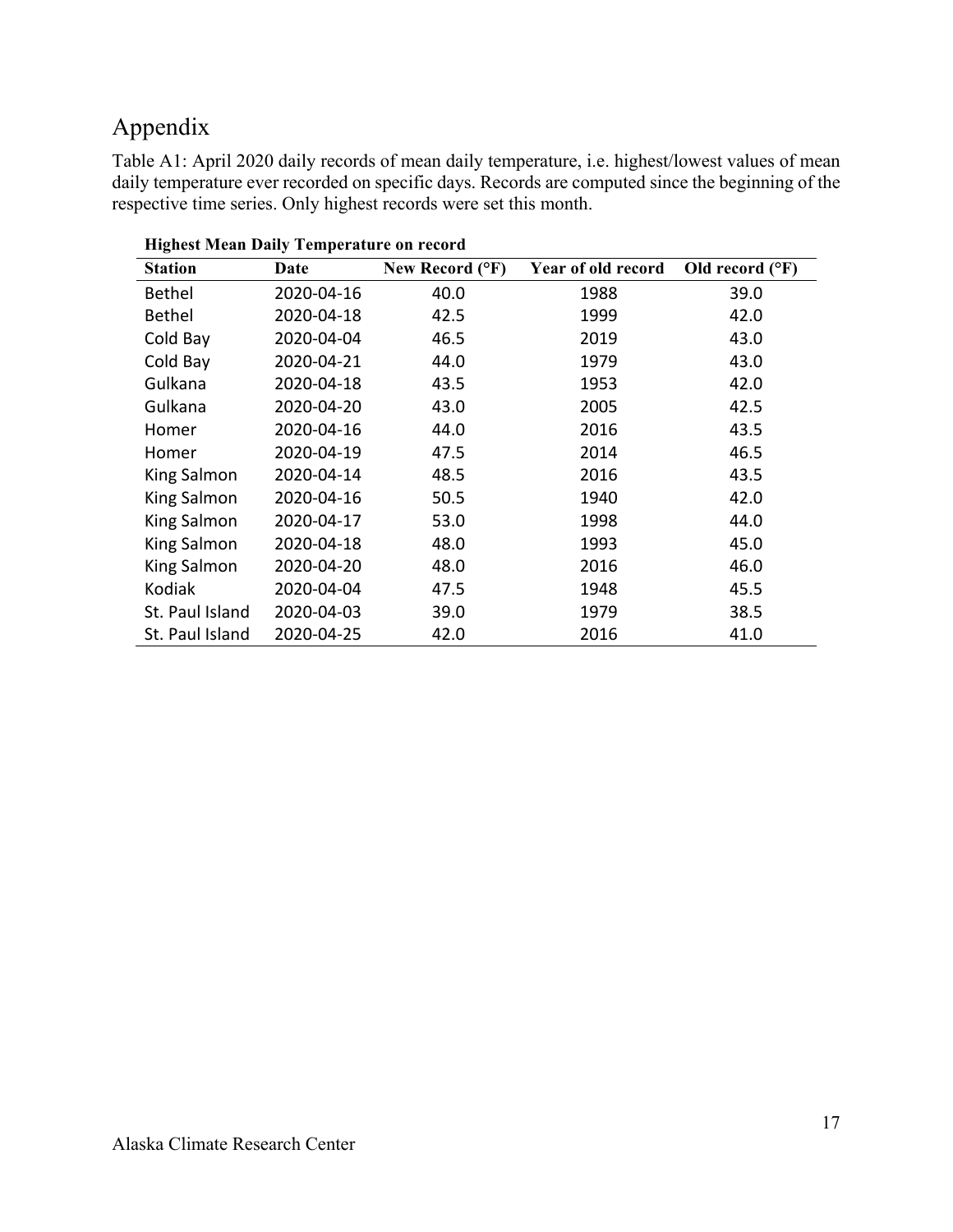Table A2: April 2020 daily records of minimum daily temperature, i.e. highest/lowest values of minimum daily temperature ever recorded on specific days. Records are computed since the beginning of the respective time series. One lowest record and multiple highest records were set this month.

| <b>Station</b>  | Date       | New Record (°F) | Year of old record | Old record $(^{\circ}F)$ |
|-----------------|------------|-----------------|--------------------|--------------------------|
| Anchorage       | 2020-04-15 | 36.0            | 1970               | 35.0                     |
| <b>Bethel</b>   | 2020-04-17 | 38.0            | 1936               | 36.0                     |
| <b>Bethel</b>   | 2020-04-18 | 38.0            | 1999               | 35.0                     |
| <b>Bettles</b>  | 2020-04-15 | 34.0            | 1978               | 33.0                     |
| <b>Bettles</b>  | 2020-04-18 | 35.0            | 1998               | 34.0                     |
| Cold Bay        | 2020-04-17 | 41.0            | 1965               | 36.0                     |
| Gulkana         | 2020-04-20 | 37.0            | 2005               | 36.0                     |
| Homer           | 2020-04-19 | 41.0            | 1990               | 40.0                     |
| King Salmon     | 2020-04-14 | 40.0            | 1951               | 37.0                     |
| King Salmon     | 2020-04-15 | 41.0            | 1951               | 38.0                     |
| King Salmon     | 2020-04-16 | 40.0            | 1988               | 37.0                     |
| King Salmon     | 2020-04-17 | 45.0            | 1945               | 38.0                     |
| King Salmon     | 2020-04-19 | 39.0            | 2016               | 38.0                     |
| King Salmon     | 2020-04-20 | 40.0            | 2001               | 39.0                     |
| Kodiak          | 2020-04-14 | 41.0            | 1979               | 40.0                     |
| Kotzebue        | 2020-04-17 | 33.0            | 1951               | 32.0                     |
| Kotzebue        | 2020-04-18 | 32.0            | 1988               | 31.0                     |
| Nome            | 2020-04-17 | 34.0            | 1912               | 32.0                     |
| St. Paul Island | 2020-04-03 | 37.0            | 1967               | 36.0                     |
| St. Paul Island | 2020-04-20 | 35.0            | 1951               | 34.0                     |
| Talkeetna       | 2020-04-15 | 36.0            | 1996               | 35.0                     |
| Talkeetna       | 2020-04-20 | 36.0            | 1928               | 35.0                     |

**Highest Minimum Daily Temperature on record**

|  |  | Lowest Minimum Daily Temperature on record |
|--|--|--------------------------------------------|
|--|--|--------------------------------------------|

| <b>Station</b> | Date       |         | New Record $({}^{\circ}F)$ Year of old record Old record $({}^{\circ}F)$ |         |
|----------------|------------|---------|--------------------------------------------------------------------------|---------|
| Utgiagvik      | 2020-04-29 | $-20.0$ | 1968                                                                     | $-19.0$ |